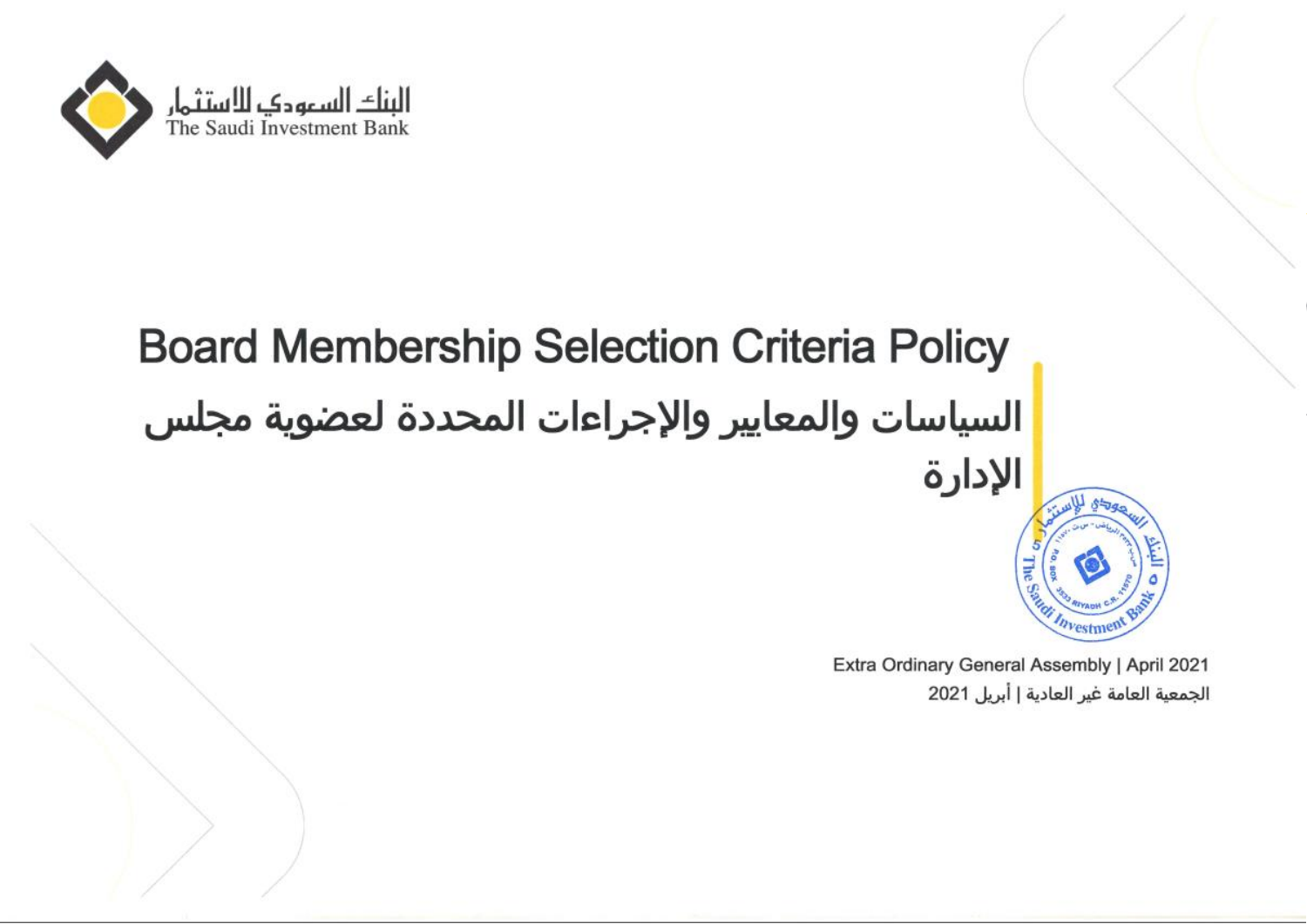| <b>Version Control</b> |               |                |
|------------------------|---------------|----------------|
| <b>Version</b>         | <b>Date</b>   | <b>Summary</b> |
|                        | 21 April 2021 |                |
| റ                      |               |                |
|                        |               |                |

| Document Owner: | Corporate Governance |
|-----------------|----------------------|
| Custodian:      | Corporate Governance |

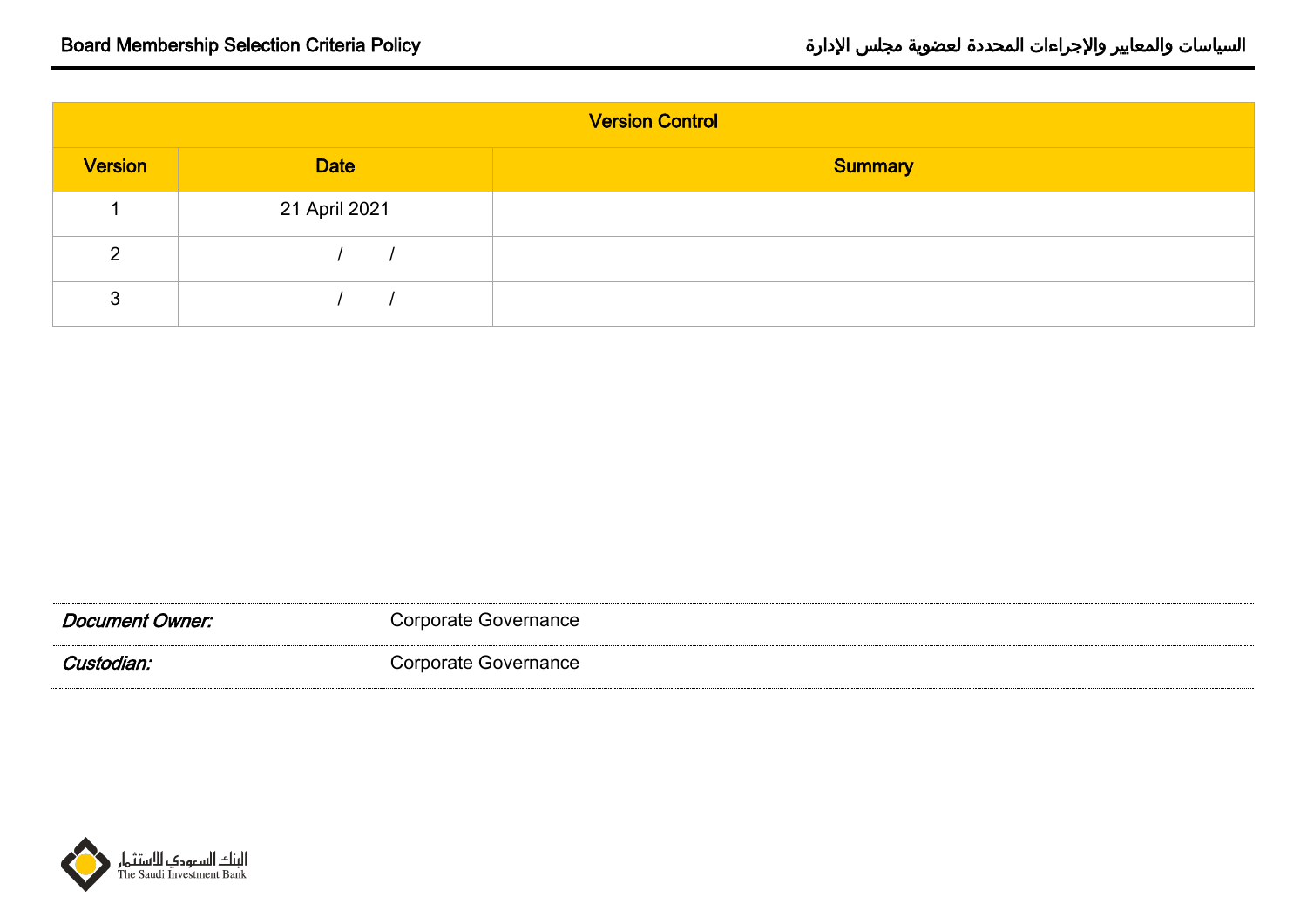| 1   |                                                         |  |
|-----|---------------------------------------------------------|--|
| 1.1 |                                                         |  |
| 1.2 | Bank's documentations used with the regulation  3       |  |
| 1.3 |                                                         |  |
| 1.4 |                                                         |  |
| 2   |                                                         |  |
| 2.1 |                                                         |  |
| 2.2 | Conditions for membership in the Board of Directors  5  |  |
| 2.3 |                                                         |  |
| 2.4 |                                                         |  |
| 2.5 |                                                         |  |
| 2.6 |                                                         |  |
| 2.7 | Duration and Terms of the Membership  14                |  |
| 2.8 | The termination of membership in the Board of Directors |  |
|     |                                                         |  |

|                                                           | $\overline{\phantom{1}}$    |
|-----------------------------------------------------------|-----------------------------|
|                                                           | 1.1.                        |
|                                                           | 1.2.                        |
|                                                           | 1.3.                        |
|                                                           | 1.4.                        |
|                                                           | $\overline{\phantom{a}}$ 2. |
|                                                           | 2.1.                        |
|                                                           | 2.2.                        |
|                                                           | 2.3.                        |
|                                                           | 2.4.                        |
|                                                           | 2.5.                        |
|                                                           | 2.6.                        |
|                                                           | 2.7.                        |
| انتهاء العضوية في مجلس الإدارة وعزل أعضاء مجلس الإدارة 14 | 2.8.                        |
|                                                           |                             |

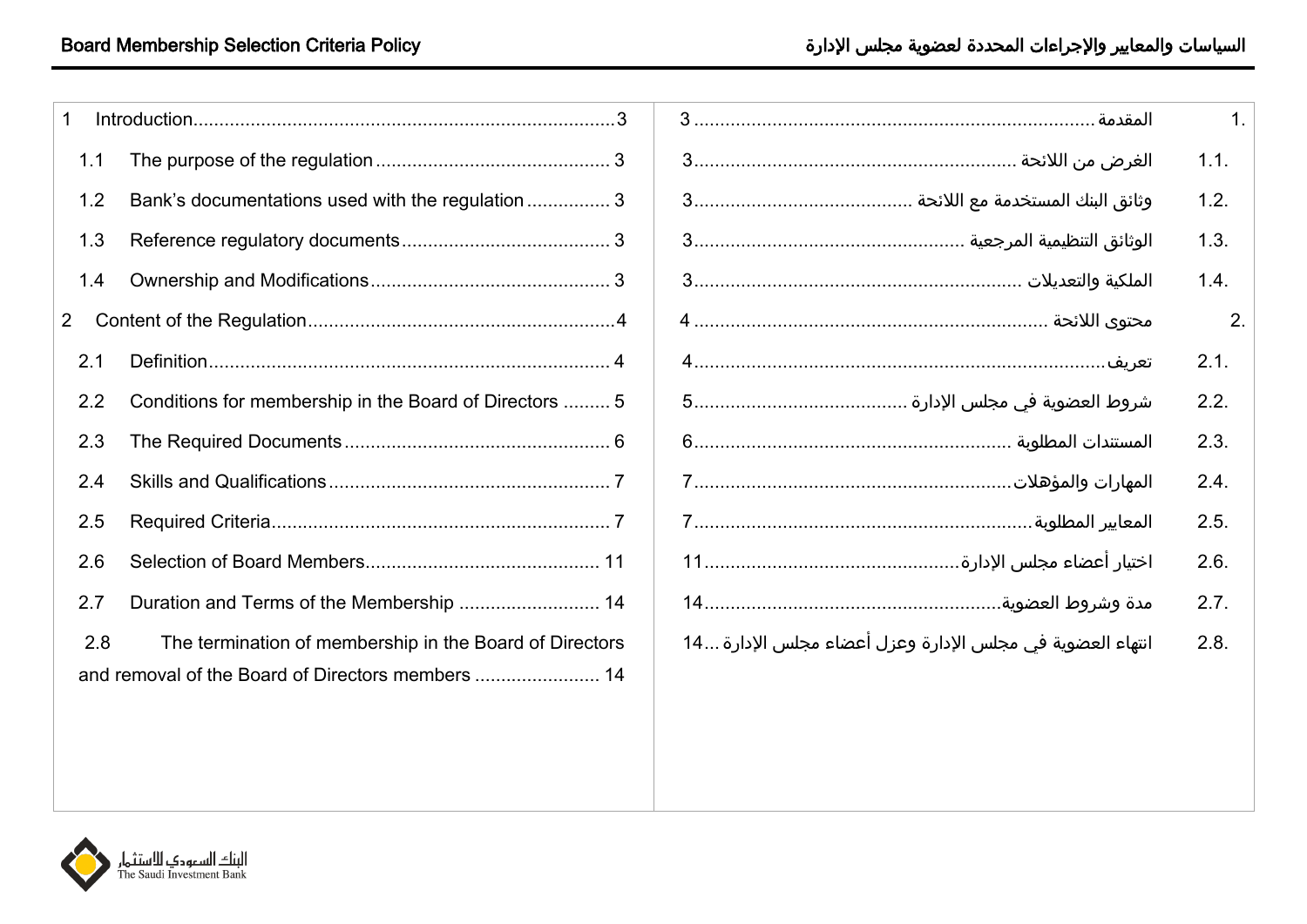<span id="page-3-8"></span><span id="page-3-7"></span><span id="page-3-6"></span><span id="page-3-5"></span><span id="page-3-3"></span><span id="page-3-2"></span><span id="page-3-1"></span><span id="page-3-0"></span>

| 1   | <b>Introduction</b>                                                                                                                                            | l . المقدمة                                                                                                                                                              |
|-----|----------------------------------------------------------------------------------------------------------------------------------------------------------------|--------------------------------------------------------------------------------------------------------------------------------------------------------------------------|
| 1.1 | The purpose of the regulation                                                                                                                                  | .1.1<br>الغرض من اللائحة                                                                                                                                                 |
|     | The purpose of this regulation is to provide the criteria and<br>procedures for selecting the membership of the Saudi Investment<br>Bank's Board of Directors. | الغرض الذي صـــيغت من أجله هذه اللائحة هو توفير المعايير والإجراءات في<br>ٰ اختيار عضوية مجلس إدارة البنك السعودي للاستثمار.<br>وثائق البنك المستخدمة مع اللائحة<br>.1.2 |
| 1.2 | Bank's documentations used with the regulation                                                                                                                 | ●   دليل الحوكمة في البنك السعودي للاستثمار<br>● النظام الأساسي للبنك                                                                                                    |
|     | • Governance Guide in The Saudi Investment Bank                                                                                                                | 1.3.        الوثائق التنظيمية المرجعية                                                                                                                                   |
|     | • Bylaw of the Bank                                                                                                                                            | ●   المبادئ الرئيسة للحوكمة في البنوك العاملة بالمملكة العربية السعودية                                                                                                  |
| 1.3 | Reference regulatory documents                                                                                                                                 | –الصادرة عن البنك المركزي السعودي<br>●   لائحة حوكمة الشركات الصادر عن هيئة السوق المالية                                                                                |
|     | • The basic principles of governance in banks operating in the                                                                                                 | ● دليل حوكمة البنوك الصادر عن بازل (3)                                                                                                                                   |
|     | Kingdom of Saudi Arabia - issued by the Saudi Central Bank<br>(SAMA)                                                                                           | ● نظام مراقبة البنوك<br>●   نموذج الملاءمة الصادر عن البنك المركزي السعودي                                                                                               |
|     | • Corporate Governance Regulations issued by the Capital                                                                                                       | ●   نموذج رقم (3) الصادر عن هيئة السوق المالية                                                                                                                           |
|     | Market Authority (CMA)                                                                                                                                         | الملكية والتعديلات<br>.1.4                                                                                                                                               |
|     | • Bank Governance Guide issued by Basel (III)                                                                                                                  | تعود ملكية هذه الســـياســـة إلى إدارة الحوكمة وهي المســـؤولة عن تحديثها                                                                                                |
|     | • Banking Control System                                                                                                                                       | بالتنسيق مع مدير عام الموارد البشرية ولجنة الترشيحات والمكافآت.                                                                                                          |
|     | • Fit and Proper form issued by the Saudi Central Bank                                                                                                         |                                                                                                                                                                          |
|     | • Form number (3) issued by CMA                                                                                                                                |                                                                                                                                                                          |
| 1.4 | <b>Ownership and Modifications</b>                                                                                                                             |                                                                                                                                                                          |

<span id="page-3-9"></span><span id="page-3-4"></span>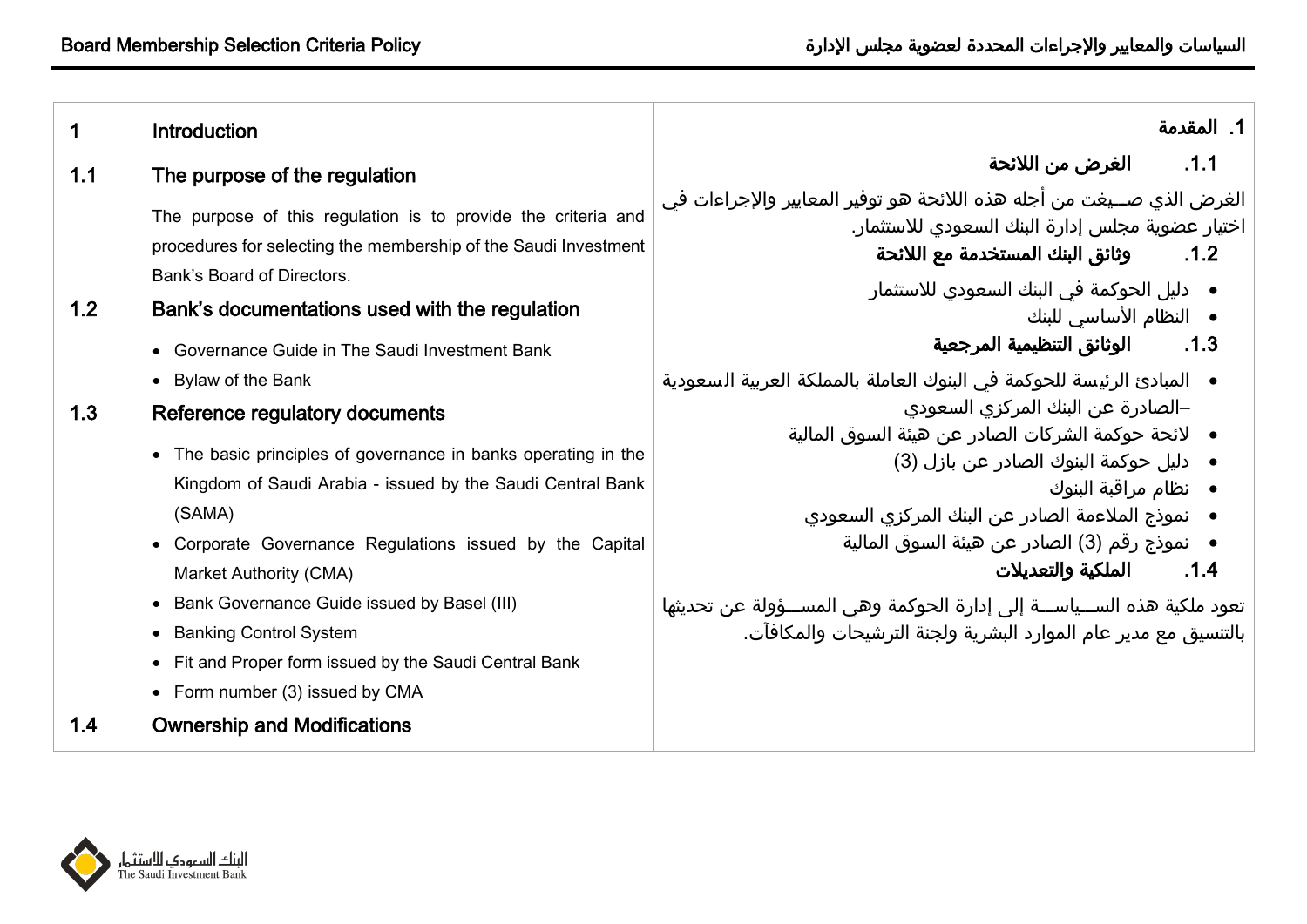<span id="page-4-3"></span><span id="page-4-2"></span><span id="page-4-1"></span><span id="page-4-0"></span>

|              | This policy is owned by the Governance Department which is<br>responsible for updating it in coordination with the HRD-GM and<br>the Nomination and Remuneration Committee.                                                                                                                                                                                                                                                                                                                                                                                                                                                                                                                                                                                                                                            |                                                                                                                                                                                                                                                                                                                                                                                                                                                                                                                                            |
|--------------|------------------------------------------------------------------------------------------------------------------------------------------------------------------------------------------------------------------------------------------------------------------------------------------------------------------------------------------------------------------------------------------------------------------------------------------------------------------------------------------------------------------------------------------------------------------------------------------------------------------------------------------------------------------------------------------------------------------------------------------------------------------------------------------------------------------------|--------------------------------------------------------------------------------------------------------------------------------------------------------------------------------------------------------------------------------------------------------------------------------------------------------------------------------------------------------------------------------------------------------------------------------------------------------------------------------------------------------------------------------------------|
| $\mathbf{2}$ | <b>Content of the Regulation</b>                                                                                                                                                                                                                                                                                                                                                                                                                                                                                                                                                                                                                                                                                                                                                                                       | 2. محتوى اللائحة                                                                                                                                                                                                                                                                                                                                                                                                                                                                                                                           |
| 2.1          | <b>Definition</b>                                                                                                                                                                                                                                                                                                                                                                                                                                                                                                                                                                                                                                                                                                                                                                                                      | .2.1<br>تعريف                                                                                                                                                                                                                                                                                                                                                                                                                                                                                                                              |
|              | The Saudi Investment Bank is committed to the highest standards<br>of nomination for membership of the Board of Directors in<br>accordance with the controls and procedures issued by the<br>supervisory and regulatory authorities. Accordingly, the bank<br>adopts this regulation through:<br><b>Board of Directors</b><br>$\mathbf{1}$ .<br>Nomination and Remuneration Committee<br>2.<br>3.<br><b>General Assembly</b><br>It is not allowed to amend these regulations except by a decision<br>of the board of directors based on what it decides, and with the<br>approval of the General Assembly, unless another law or<br>regulation or a decision from the Capital Market Authority, the<br>Saudi Central Bank, or a government entity stipulates that it is<br>mandatory to amend or add provisions to it. | يلتزم البنك السعودي للا ستثمار بأعلى معايير التر شيح لع ضوية مجلس الإدارة<br>وفقا للضــوابط والإجراءات الصـــادرة من قبل الجهات الإشـــرافية والرقابية<br>والتنظيمية، وعليه فإن البنك يتبنى هذه اللائحة من خلال:<br>1.  مجلس الإدارة<br>2. لجنة الترشيحات والمكافآت<br>3. الجمعية العامة<br>لا يجوز تعديل هذه اللائحة إلا بقرار من مجلس الإدارة حســـب ما يقرره،<br>وبموافقة الجمعية العامة مالم ينص نظام أو لائحة أخرى أو قرار من هيئة<br>السـوق المالية أو البنك المركزي السـعودي أو جهة حكومية على إلزامية تعديل<br>أو إضافة أحكام لها. |
|              |                                                                                                                                                                                                                                                                                                                                                                                                                                                                                                                                                                                                                                                                                                                                                                                                                        |                                                                                                                                                                                                                                                                                                                                                                                                                                                                                                                                            |

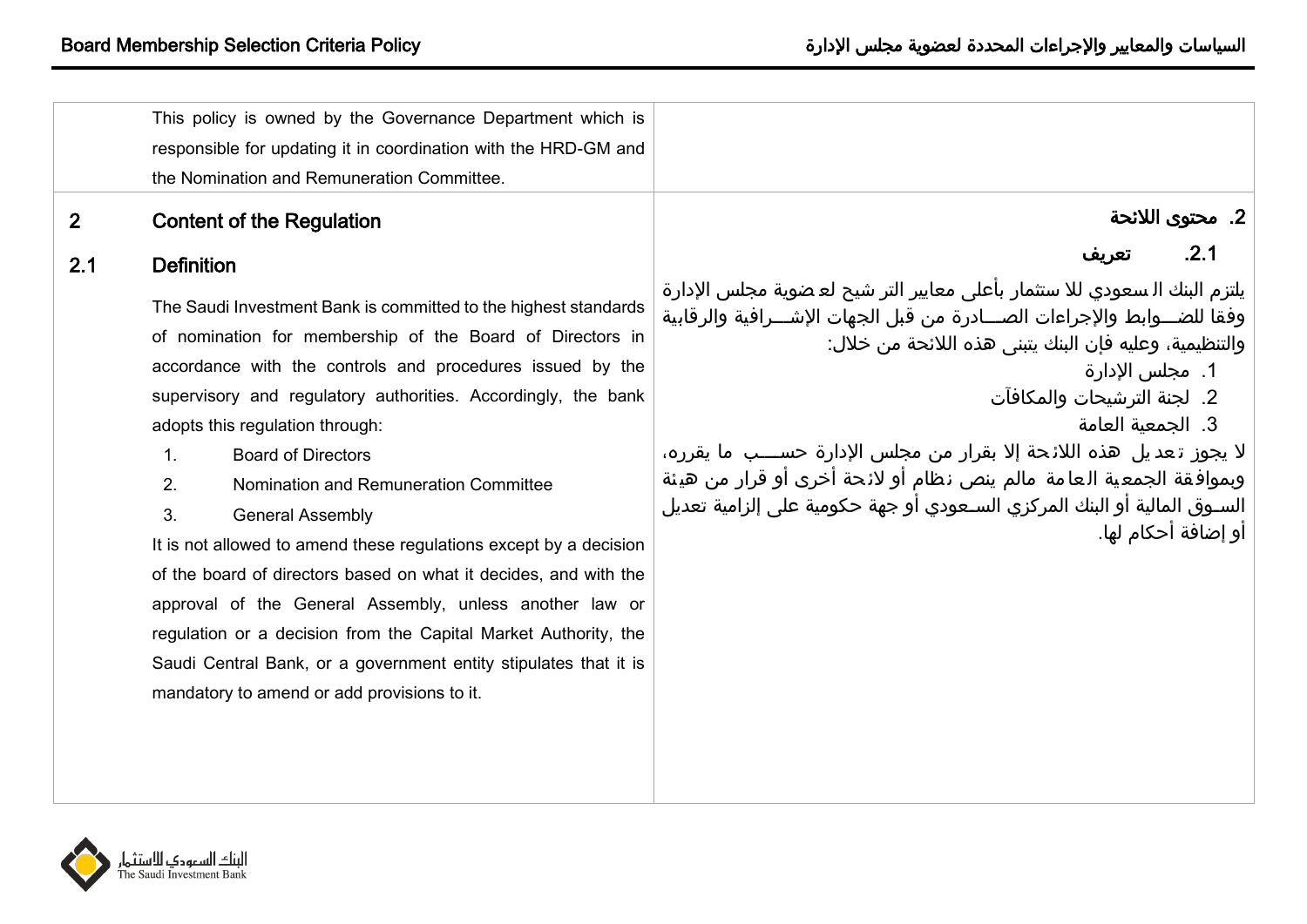# <span id="page-5-0"></span>2.2 Conditions for membership in the Board of Directors

- 2.2.1 A member of the bank's board of directors must have the allegiance, knowledge in banking matters, the necessary experience to perform his/her duties and the ability to read and understand financial data and reports, as well as the ratios used to measure performance, in addition to other qualifications such as leadership, independence, competence and concern
- 2.2.2 To be in a good health and not having a health issue that hinders the candidate from exercising his/her responsibilities
- 2.2.3 It is not allowed for a person to be a member of the board of directors for more than one bank, and a member of the board of directors is entitled to participate in the membership of the boards of directors of companies other than banks, with a maximum of five listed companies, provided that there is no conflict of interest for his/her membership in any of these companies, and any member of the board of directors is considered resigned when a judgment has been issued declaring him/her bankrupt, or he/she has been convicted of a dishonorable crime
- 2.2.4 It is not allowed to be nominated for a membership in the Board of Directors whoever held the same position in a company that has been liquidated or removed from the same position in

# <span id="page-5-1"></span>.22. شروط العضوية في مجلس الإدارة

- 2.2.1. يجب أن تتوفر في عضو مجلس إدارة البنك الأمانة، والمعرفة في الأمور البنكية، والخبرة اللازمة لتأدية مهامه والقدرة على قراءة البيانات والتقارير المالية وفهمها، وكذلك النس المستخدمة لقياس الأداء، بالإضافة الى مؤهلات أخرى مثل القيادة والاستقلالية والكفاءة واالهتمام
	- 2.2.2. التمتع بصحة جيدة وعدم وجود مانع صحي يعيق المرشح عن ممارسة مسؤولياته
- يحظر أن يكون الشخص عضوا في مجلس إدارة أكثر من بنك، ويحق لعضو مجلس اإلدارة المشاركة في عضوية مجالس إدارة شركات أخرى غير البنوك وبحد أقصى خمس شركات مدرجة، شريطة عدم وجود تعارض في المصالح لعضويته في أي من هذه الشركات، ويعد مستقيال أي عضو مجلس إدارة صدر حكم بإشهار إفالسذ أو حكم عليه في جريمة مخلة بالشرف
	- 2.2.4. لا يجوز أن يترشح لعضوية مجلس الإدارة كل من شغل نفس المنصب في شركة صفيت أو تم عزله من نفس المنصب في شركة أخرى إال بموافقة كتابية مسبقة من البنك المركزي السعودي

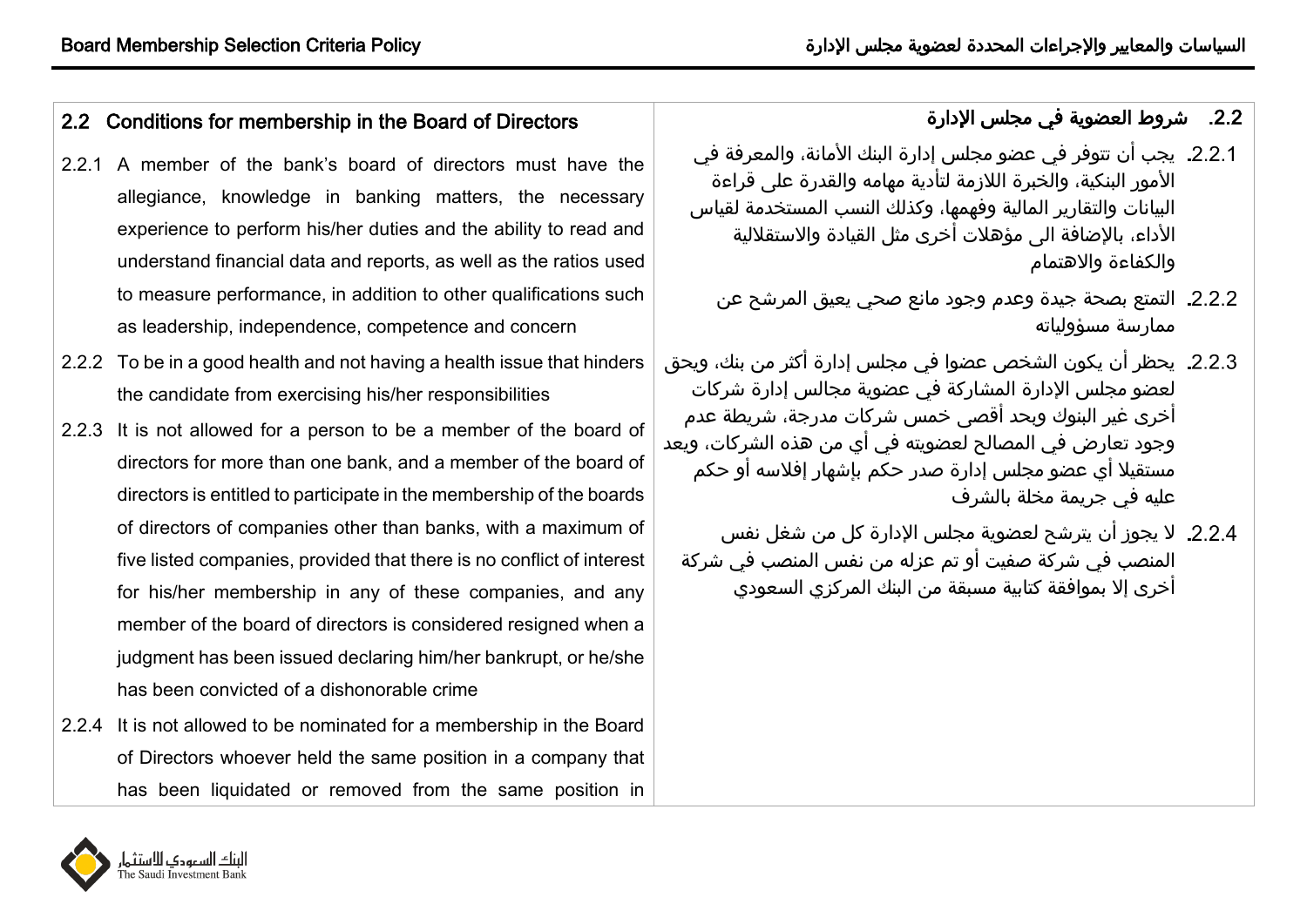<span id="page-6-1"></span><span id="page-6-0"></span>

|       | another company without a prior written approval from the Saudi                                                                                                                                                                                                                                                                                                                                                                                                                                                                                                                                                                                                                                                                                                                                                                                                                                                                                                                                                           |                                                                                                                                                                                                                                                                                                                                                                                                                                                                                                                                                                                                                                                                                                                                                                                                                                                                                                                                                                                                                                                                                                                                                        |
|-------|---------------------------------------------------------------------------------------------------------------------------------------------------------------------------------------------------------------------------------------------------------------------------------------------------------------------------------------------------------------------------------------------------------------------------------------------------------------------------------------------------------------------------------------------------------------------------------------------------------------------------------------------------------------------------------------------------------------------------------------------------------------------------------------------------------------------------------------------------------------------------------------------------------------------------------------------------------------------------------------------------------------------------|--------------------------------------------------------------------------------------------------------------------------------------------------------------------------------------------------------------------------------------------------------------------------------------------------------------------------------------------------------------------------------------------------------------------------------------------------------------------------------------------------------------------------------------------------------------------------------------------------------------------------------------------------------------------------------------------------------------------------------------------------------------------------------------------------------------------------------------------------------------------------------------------------------------------------------------------------------------------------------------------------------------------------------------------------------------------------------------------------------------------------------------------------------|
|       | <b>Central Bank</b>                                                                                                                                                                                                                                                                                                                                                                                                                                                                                                                                                                                                                                                                                                                                                                                                                                                                                                                                                                                                       |                                                                                                                                                                                                                                                                                                                                                                                                                                                                                                                                                                                                                                                                                                                                                                                                                                                                                                                                                                                                                                                                                                                                                        |
| 2.3   | <b>The Required Documents</b>                                                                                                                                                                                                                                                                                                                                                                                                                                                                                                                                                                                                                                                                                                                                                                                                                                                                                                                                                                                             | 2.3. المستندات المطلوبة                                                                                                                                                                                                                                                                                                                                                                                                                                                                                                                                                                                                                                                                                                                                                                                                                                                                                                                                                                                                                                                                                                                                |
| 2.3.1 | The candidate for membership of the Board of Directors must<br>submit the following documents:<br>• Completing the fit and proper criteria questionnaire issued by<br>SAMA.<br>• Fill out Form (3) - Candidate CV Form - issued by CMA<br>• A statement of the companies or institutions that he/she<br>participates in managing, owning or representing<br>• Attach his/her CV, qualifications and expertise<br>• Attach a clear copy of the national ID card for individuals with<br>the nomination application<br>2.3.2 The candidate who previously held a membership of the bank's<br>board of directors must submit a statement of the following:<br>• Number of board meetings that took place during each year,<br>number of meetings attended, and percentage of meetings<br>attendance<br>• The standing committees he/she participated in and the<br>number of meetings held by each of those committees during<br>each year.<br>• A summary of the financial results achieved by the bank during<br>each year | 2.3.1. يجب ان يقدم المرشح للعضوية في مجلس الإدارة المستندات التالية:<br>●    تعبئة استبيان معايير الملاءمة الصادرة عن البنك المركزي السعودي<br>●    تعبئة النموذج (3) - نموذج الســيرة الذاتية للمرشــح – الصــادر عن هيئة<br>السوق المالية<br>●   بيان بالشــركات أو المؤســســات التي يشــارك في إدارتها أو ملكيتها أو<br>يمثلها<br>● _ إرفاق سيرته الذاتية ومؤهلاته وخبراته<br>●   يرفق مع طلب الترشيح صورة واضحة من بطاقة الهوية الوطنية للأفراد<br>2.3.2. يتعين على المرشح الذي سبق له شغل عضوية مجلس إدارة البنك<br>تقديم بيان بالتالي:<br>●   عدد اجتماعات مجلس الإدارة التي تمت خلال كل من ســـنوات الدورة<br>وعدد الاجتماعات التي حضرها أصالة ونسبة حضوره للاجتماعات<br>●   اللجان الدائمة التي شــارك فيها وعدد الاجتماعات التي عقدتها كل لجنة<br>من تلك اللجان خلال كل سنة من سنوات الدورة<br>●   ملخص النتائج المالية التي حققها البنك خلال كل ســـنة من ســـنوات<br>الدورة<br>●    للبنك المركزي السـعودي، حسـب ما يراه ضـروريا لحماية المسـتثمرين،<br>إلزام البنك بالتقيد بما تراه من قواعد منظمة لإدارته ســـواء فيما يتعلق<br>بمؤهلات أعضـــاء مجلس الإدارة، أو أهلية أي منهم أو مســـؤولياته او<br>صلاحياته أو إجراءات اتخاذ القرارات |

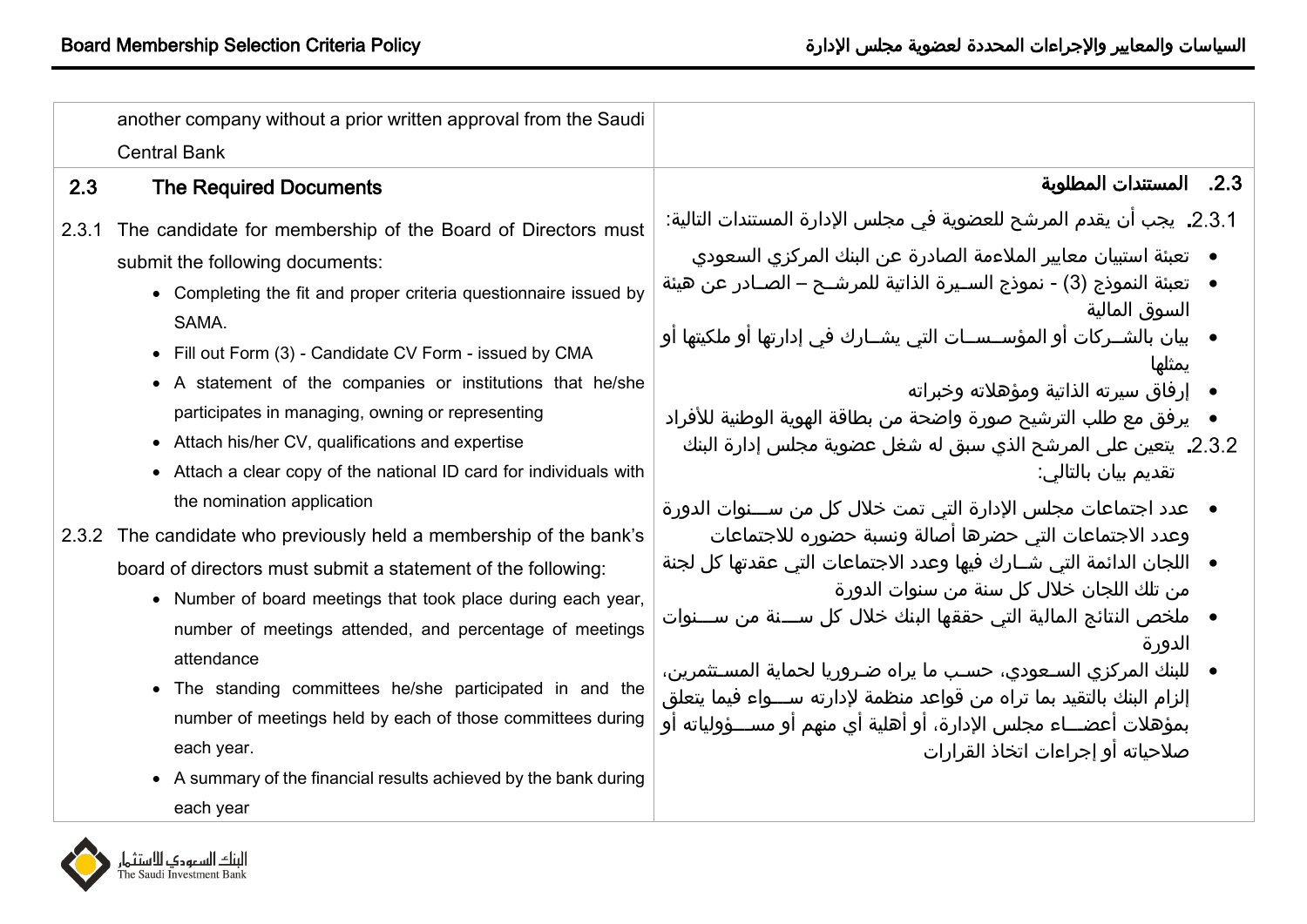<span id="page-7-2"></span><span id="page-7-0"></span>

|       | • The Saudi Central Bank, as it deems necessary to protect<br>investors, has the right to oblige the bank to adhere to the rules<br>it deems appropriate for its management, whether with regard<br>to the qualifications of the board of directors members, or the<br>responsibilities,<br>decision-making<br>eligibility,<br>powers,<br>or<br>procedures of any of them                                                                                                                                                                                                                                                                                                                                                                                                                                    |                                                                                                                                                                                                                                                                                                                                                                                                                                                                                                                                                                                                   |
|-------|--------------------------------------------------------------------------------------------------------------------------------------------------------------------------------------------------------------------------------------------------------------------------------------------------------------------------------------------------------------------------------------------------------------------------------------------------------------------------------------------------------------------------------------------------------------------------------------------------------------------------------------------------------------------------------------------------------------------------------------------------------------------------------------------------------------|---------------------------------------------------------------------------------------------------------------------------------------------------------------------------------------------------------------------------------------------------------------------------------------------------------------------------------------------------------------------------------------------------------------------------------------------------------------------------------------------------------------------------------------------------------------------------------------------------|
| 2.4   | <b>Skills and Qualifications</b>                                                                                                                                                                                                                                                                                                                                                                                                                                                                                                                                                                                                                                                                                                                                                                             | .2.4<br>المهارات والمؤهلات                                                                                                                                                                                                                                                                                                                                                                                                                                                                                                                                                                        |
|       | A member of the board must have the following:<br>• An appropriate limit of qualifications, skills, knowledge and<br>experience, to contribute to protecting the bank's earnings and<br>growth<br>• That the qualifications, skills and experiences are distributed in<br>a balanced manner among the members, in order to achieve<br>effectiveness. Also, to provide sufficient experience for the<br>Board. It is not necessary for each member to have all the<br>required skills.<br>• That the members have characteristics such as leadership,<br>strategic<br>direction,<br>competence,<br>good<br>management<br>perception, good reputation, ability to manage and supervise,<br>knowledge of the legal and financial aspects, and knowledge of<br>the bank's business and activities in particular. | يشترط في عضو المجلس ما يلي:<br>●   حد مناســب من المؤهلات والمهارات والمعرفة والخبرة، ليســاهم في<br>حماية مكتسبات البنك ونموه<br>●   أن تكون المؤهلات والمـهارات والخبرات موزعة على نحو متوازن بين<br>الأعضـــاء، لتحقيق الفاعلية، وتوفير الخبرة الكافية للمجلس وليس من<br>الضروري أن تتوفر في كل عضو من الأعضاء كافة المهارات المطلوبة.<br>●   أن يتوفر لدى الأعضــاء مواصــفات مثل القيادة، التوجيه الاســتراتيجي،<br>الكفاءة، التصـــور الإداري الجيد، الســـمعة الجيدة، القدرة على الإدارة<br>والإشـــراف، والإحاطة بالجوانب القانونية والمالية، والمعرفة بأعمال<br>البنك ونشاطاته بصفة خاصة |
| 2.5   | <b>Required Criteria</b>                                                                                                                                                                                                                                                                                                                                                                                                                                                                                                                                                                                                                                                                                                                                                                                     | .2.5<br>المعايير المطلوبة                                                                                                                                                                                                                                                                                                                                                                                                                                                                                                                                                                         |
| 2.5.1 | Compliance                                                                                                                                                                                                                                                                                                                                                                                                                                                                                                                                                                                                                                                                                                                                                                                                   | 2.5.1. الالتزام                                                                                                                                                                                                                                                                                                                                                                                                                                                                                                                                                                                   |

<span id="page-7-3"></span><span id="page-7-1"></span>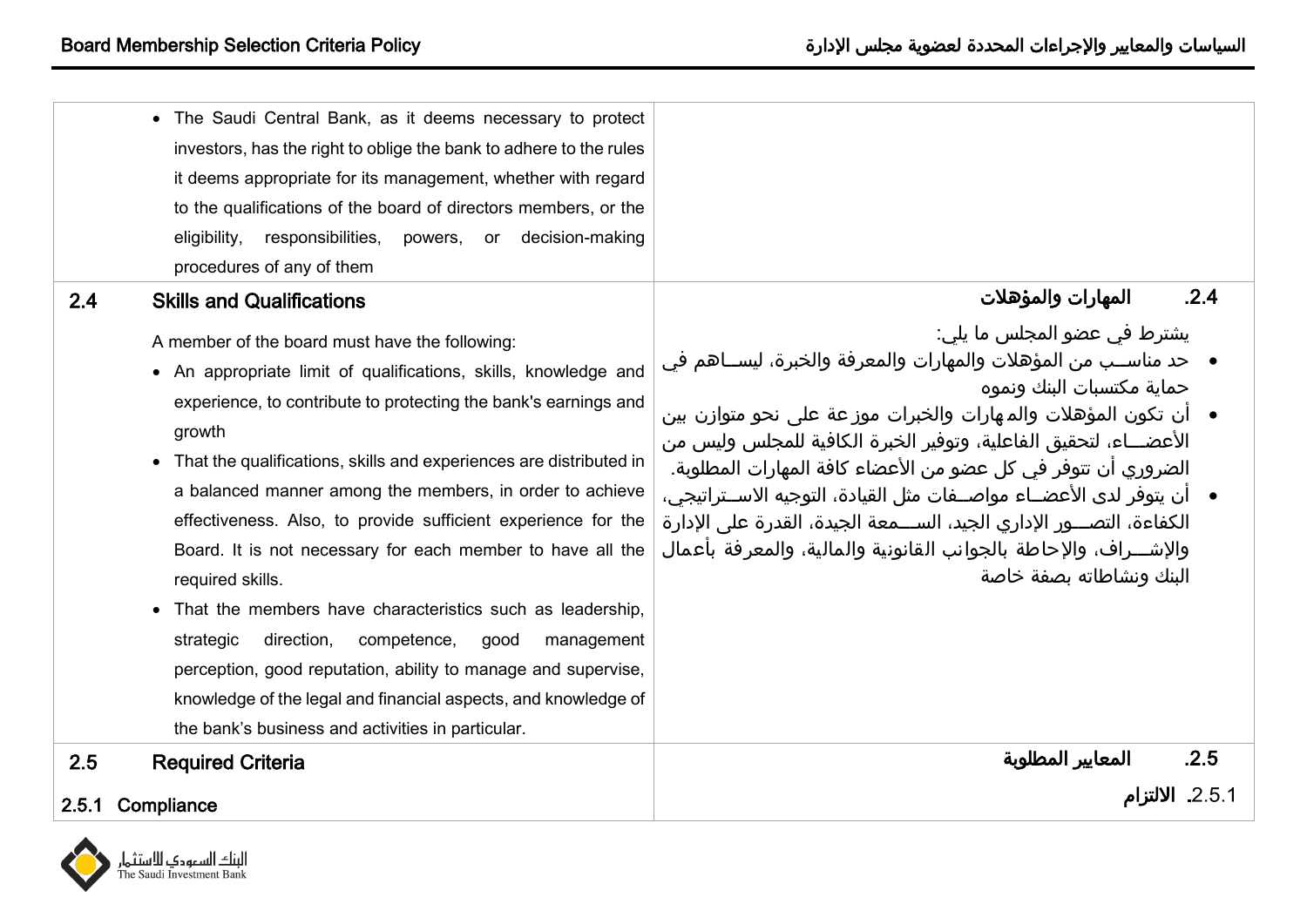- The member should allocate sufficient time to carry out his/her duties and carry out his/her responsibilities, including preparing for the Board's meetings and the permanent and temporary committees, and to ensure their attendance.
- The member should be constantly informed of everything that happens in the bank and to be aware of all developments, and to stay in constant contact with the executive management and any other reliable source (such as external auditors)

#### 2.5.2 Honesty

The member's relationship with the bank must be a sincere professional relationship that achieves the interest of the bank and not what is in the interests of the group that he/she represents or that voted for his/her appointment by declaring any relevant information before executing any deal or contract with the bank or with one of the subsidiary companies.

## 2.5.3 Loyalty

- Inform the Board (without delay) of any potential conflict of interest process and not voting for any decision that may affect in any way the interests of the bank, its depositors and shareholders.
- Maintaining the confidentiality of information and avoiding using it for personal interests
- Not to use the bank's assets for personal interests

## 2.5.4 Independence

النناد السمودى للاستثمار  $\frac{1}{2}$  he Saudi Investment Bank

- أن يخصص العضو الوقت الكافي للقيام بمهامه والاضطلاع بمسؤولياته، بما في ذلك التحضـــير لاجتماعات المجلس واللجان الدائمة والمؤقتة، والحرص علة حضورها
- أن يكون العضــو على اطلاع مســتمر على كل ما يحدث في البنك وأن يكون على دراية بكل التطورات، وأن يبقى على اتـصال مـستمر بالإدارة التنفيذية وأي جهة أخرى ذات مصـــدر موثوق (كمراجعي الحســـابات الخارجيين)

2.5.2. الصدق

يجب أن تكون علاقة العضــو بالبنك علاقة مهنية صــادقة تحقق مصــلحة البنك وليس ما يحقق مصالح المجموعة التي يمثلها أو التي صوتت على تعيينه وذلك بالتصيريح عن أي معلومات ذات عالقة قبل تنفيذ أي صيفقة أو عقد مع البنك أو مع إحدى الشركات التابعة

الوالء

- إبلاغ المجلس (دون تأخير) عن أي عملية تضـارب محتمل في المصـالح وعدم التصـــويت على أي قرار قد يؤثر بأي شـــكل من الأشـــكال على مصالح البنك ومودعيه ومساهميه
- الحفاظ على سرية المعلومات، وتجنب الا ستفادة منها لتحقيق مكا سب شخصية
	- \_عدم استغلال موجودات البنك لتحقيق مكاسب شخصية

2.5.4. الاستقلال

يجب ألا يقل عدد أعضاء مجلس الإدارة المستقلين عن عضوين، أو ثلث أعضاء المجلس ايهما اكثر ويهدف مبدأ الاسـتقلال عامة الى مسـاعدة الأعضـاء على اتخاذ قراراتهم، دون وجود تضارم مصالح اقتصادية، او شخصية، إذا لم يراع توفر ما جاء في قواعد

الاســتقلالية حتى لو لم تتأثر بها قراراتهم عمليا. ولا تتحقق الاســتقلالية لعضــو مجلس الإدارة في الحالات التالية: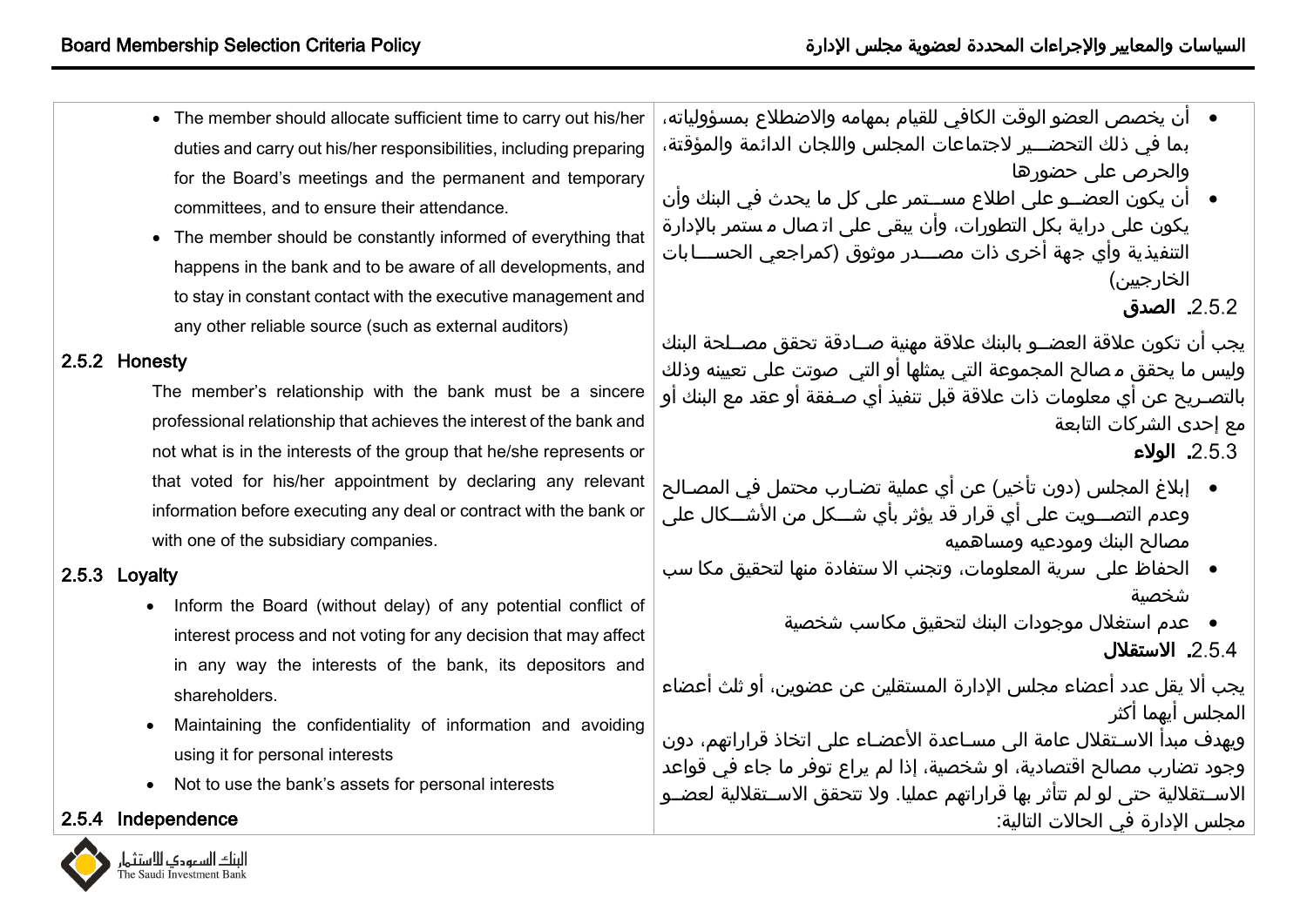| The number of independent members of the board of directors         | ّ قيامه بمهام تنفيذية في البنك حاليا أو خلال الســـنتين الأخيرتين، أو في<br>$\Box$ |
|---------------------------------------------------------------------|------------------------------------------------------------------------------------|
| shall not be fewer than two members, or one-third of the Board      | شركة أخرى من شركاته التابعة.                                                       |
| members, whichever is greater.                                      | ب. امتلاكه نـسبة 5% أو أكثر في البنك أو في إحدى الـشركات التابعة للبنك،            |
| The principle of independence generally aims to assist members      | أو له صلة قرابة مع من يملك هذه النسبة.                                             |
| in making their decisions, without a conflict of economic or        | ج.  وجود صـلة قرابة له بأي عضـو من أعضـاء مجلس الإدارة أو أي عضـو                  |
| personal interests, if the provisions of the independence rules are | من أعضاء مجالس الشركات الأخرى التابعة للبنك.                                       |
| not observed, even if their decisions are not affected by them in   | د.   وجود صـلة قرابة له بأي من المديرين التنفيذيين في البنك أو مع أي من            |
|                                                                     | المديرين التنفيذيين في الشركات الأخرى التابعة للبنك.                               |
| practice. Independence of a board of directors member is not        | ه.   إذا كان العضــو لديه علاقة ائتمانية مع البنك (بطاقات ائتمانية، تســهيل        |
| obtained in the following cases:                                    | ائتماني، ضمانات  إلخ) باسمه أو باسم أحد أقاربه من الدرجة الأولى                    |
| A. Carrying out executive duties in the bank, currently or during   | تزيد عن 300,000 ريال سعودي.                                                        |
| the last two years, or in another of its subsidiaries.              | و.  إذا كان شـــريكا أو موظفا  لدى أحد المراجعين الخارجيين أو إحدى                 |
| B. Owning 5% or more in the bank or in one of the bank's            | شركاته التابعة خلال السنتين الماضيتين.                                             |
| subsidiaries, or having a kinship relationship with someone         | ز.   في حال كان العضو ممثلا لشخص ذي صفة اعتبارية بنسبة 5% أو أكثر                  |
| who owns this percentage.                                           | من أسهم البنك أو إحدى الشركات التابعة للبنك.                                       |
| C. Having a relationship of kinship with any member of the board    | ح.  أن يتقاضــى مبالغ مالية من البنك علاوة على مكافآت عضــوية مجلس                 |
| of directors or any member of the boards of other companies         | الإدارة أو أي من لجـانـه تزيـد عن (200,000) ريـال او (50%) من                      |
| affiliated with the bank.                                           | مكافأته في العام الســابق التي تحصــل عليها مقابل عضــوية مجلس                     |
| D. Having a relationship of kinship with any of the bank's          | الإدارة أو أي من لجانه أيهما أقل.                                                  |
| executive directors or with any of the executive managers in        | ط. يكون قد أمضى ما يزيد على 9 سنوات متصلة أو منفصلة في عضوية                       |
| other companies affiliated with the bank.                           | مجلس إدارة البنك.<br>ي. أن يشترك في عمل من شأنه منافسة البنك.                      |
| E. If the member has a credit relationship with the bank (credit    | ك. أن تكون له مصلحة مبا شرة أو غير مبا شرة في الأعمال والعقود التي                 |
|                                                                     | تتم لحساب البنك*.                                                                  |
| cards, credit facility, guarantees, etc.) under his/her name or     | ل.  ان يكون عضو مجلس إدارة في شركة تابعة للبنك.                                    |
| under one of his/her first degree relatives name, more than         | * لا تُعد من قبيل المصلحة النافية لا ستقلالية عضو مجلس الإدارة التي                |
| SAR300,000.                                                         | يتوجب الحصـــول على ترخيص من الجمعية العامة العادية، الأعمال                       |
|                                                                     |                                                                                    |
| البناد السعودي للاستثمار                                            |                                                                                    |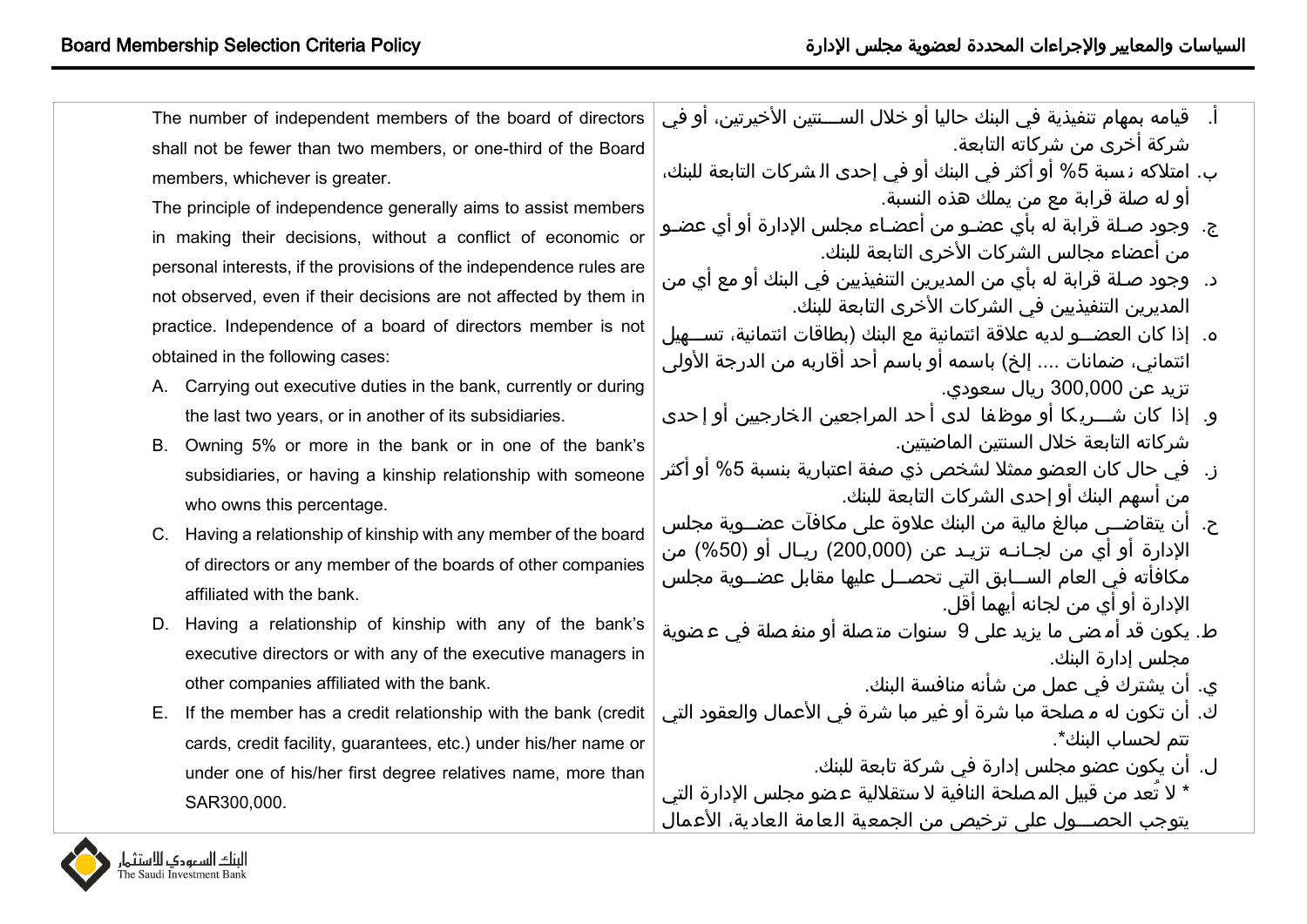- F. If he/she was a partner or an employee of one of the external auditors or one of its subsidiaries during the past two years.
- G. In case that the member is a representative of a juristic person with 5% or more of the bank's shares or one of the bank's subsidiaries.
- H. To collect amounts from the bank in addition to the remuneration of the board of directors membership or any of its committees exceeding SAR (200,000) or (50%) of his/her remuneration in the previous year that it received in return for the board of directors membership or any of its committees, whichever is less.
- I. He/she has spent more than 9 continuous or separate years as a member of the bank's board of directors.
- J. To participate in a business that would compete with the bank.
- K. To have a direct or indirect interest in the business and contracts that are made for the bank \*.
- L. To be a member of the board of directors of a bank affiliated company.
	- \* It is not considered an interest precluding the independence of a board of directors member, for which a license must be obtained from the ordinary general assembly, the work and contracts that are carried out with the member of the board of directors to meet his personal needs if these works and contracts are carried out in the same conditions and

والعقود التي تتم مع عضو مجلس الإدارة لتلبية احتياجاته الشخصية إذا تمت هذه الأعمال والعقود بنفس الأوضـاع والشـروط التي يتبعها البنك مع عموم المتعاقدين والمتعاملين وكانن ضيييمن نشييياط البنك المعتاد، مالم ترَ لجنة الترشيحات خالف ذلك.

\* يجب على البنك إخطار البنك المركزي الســـعودي خلال (5) أيام عمل في حال انتفت استقلالية أي عضو لأي سبب من الأسباب \* بالإضــافة الى جميع ما ورد أعلاه، يجب أن لا تتعارض اســتقلالية أي عضو مع مبادئ أو متطلبات استقلالية بالأنظمة السائدة سواء في نظام

الشركات أو أي مبادئ حوكمة أخرى يتم تشريعها مستقبل من قبل البنك المركزي السعودي أو وزارة التجارة أو هيئة السوق المالية

- \_ بعرف أقارب الدرجة الأولى: الأب، الأم، الزوج، الزوجة، الأبناء.
	- \_ بعرف الأقارب أو صلة القرابة:
	- الآباء، والأمهات، والأجداد، والجدات وإن علوا.
		- الأولاد، وأولادهم وإن نزلوا.
		- الإخوة والأخوات الأشقاء، أو لأب، أو لأم.
			- الأزواج والزوجات.

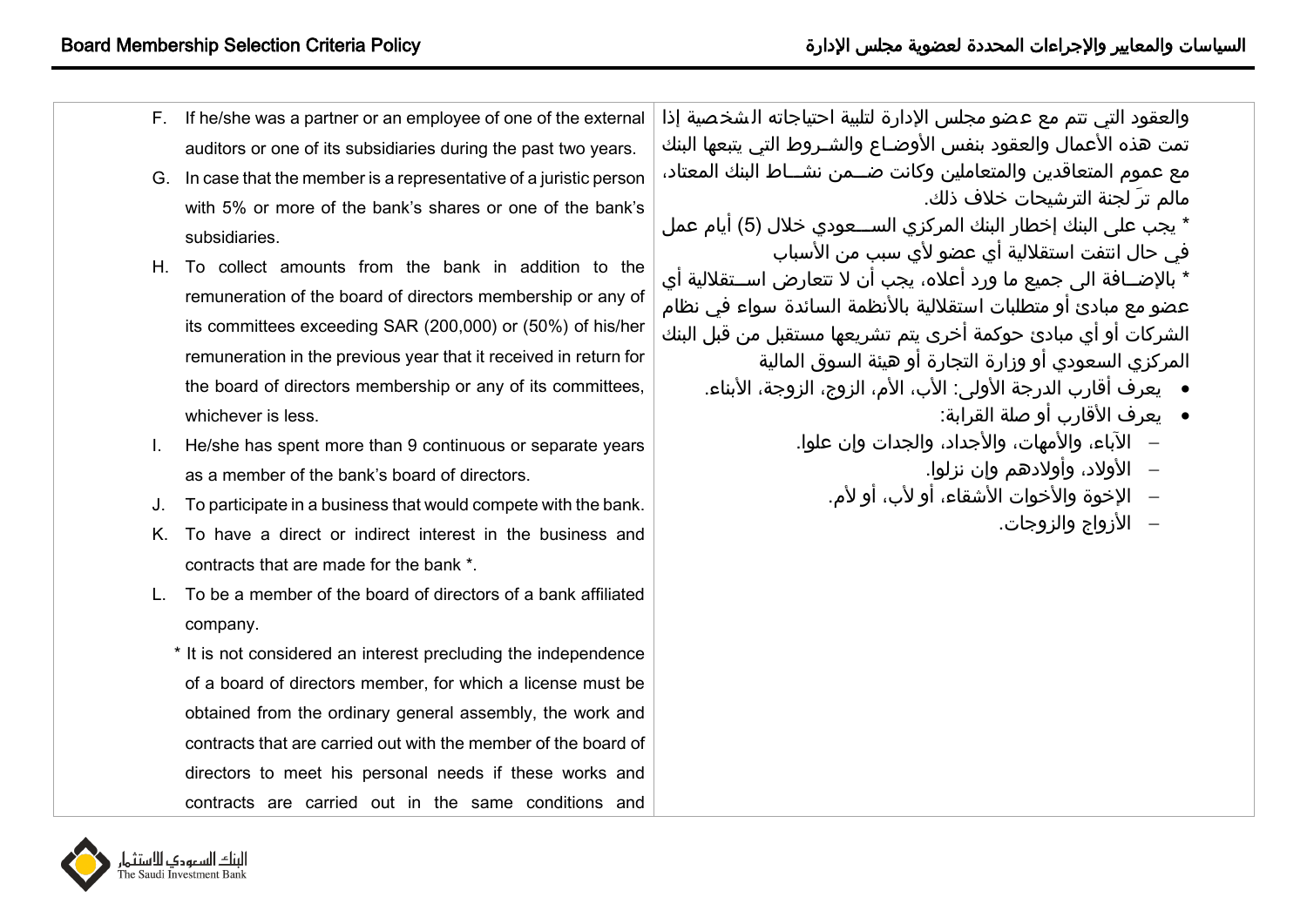| conditions that the bank follows with all the contractors and                  |                                                           |
|--------------------------------------------------------------------------------|-----------------------------------------------------------|
| dealers and were within the activity The usual bank, unless                    |                                                           |
| the Nomination Committee considers otherwise.                                  |                                                           |
| * The bank must notify the Saudi Central Bank within (5)                       |                                                           |
| business days in case that any member ceases to be                             |                                                           |
| independent for any reason.                                                    |                                                           |
| In addition to all of the above, the independence of any member                |                                                           |
| must not conflict with the principles or requirements of                       |                                                           |
| independence of the prevailing regulations, whether in the                     |                                                           |
| corporate system or any other principles of governance that are                |                                                           |
| legislated by the Saudi Central Bank, the Ministry of Commerce,                |                                                           |
| or the Capital Market Authority.                                               |                                                           |
| Identifies first-degree relatives: father, mother, husband, wife,<br>$\bullet$ |                                                           |
| and children.                                                                  |                                                           |
| Identifies relatives or kinship:<br>$\bullet$                                  |                                                           |
| Fathers, mothers, grandfathers, grandmothers and their                         |                                                           |
| ancestors.                                                                     |                                                           |
| Children, and their children, even if they descend.                            |                                                           |
| Brothers and sisters, brothers, or father or mother.                           |                                                           |
| Husbands and wives.                                                            |                                                           |
| <b>Selection of Board Members</b><br>2.6                                       | اختيار أعضاء مجلس الإدارة<br>.2.6                         |
| 2.6.1 Candidacy                                                                | 2.6.1. الترشيح                                            |
|                                                                                | 2.6.1.1.    تقرر لجنة الترشيحات والمكافآت فتح باب الترشيح |
|                                                                                | لانتخاب مجلس إدارة جديد                                   |

<span id="page-11-1"></span><span id="page-11-0"></span>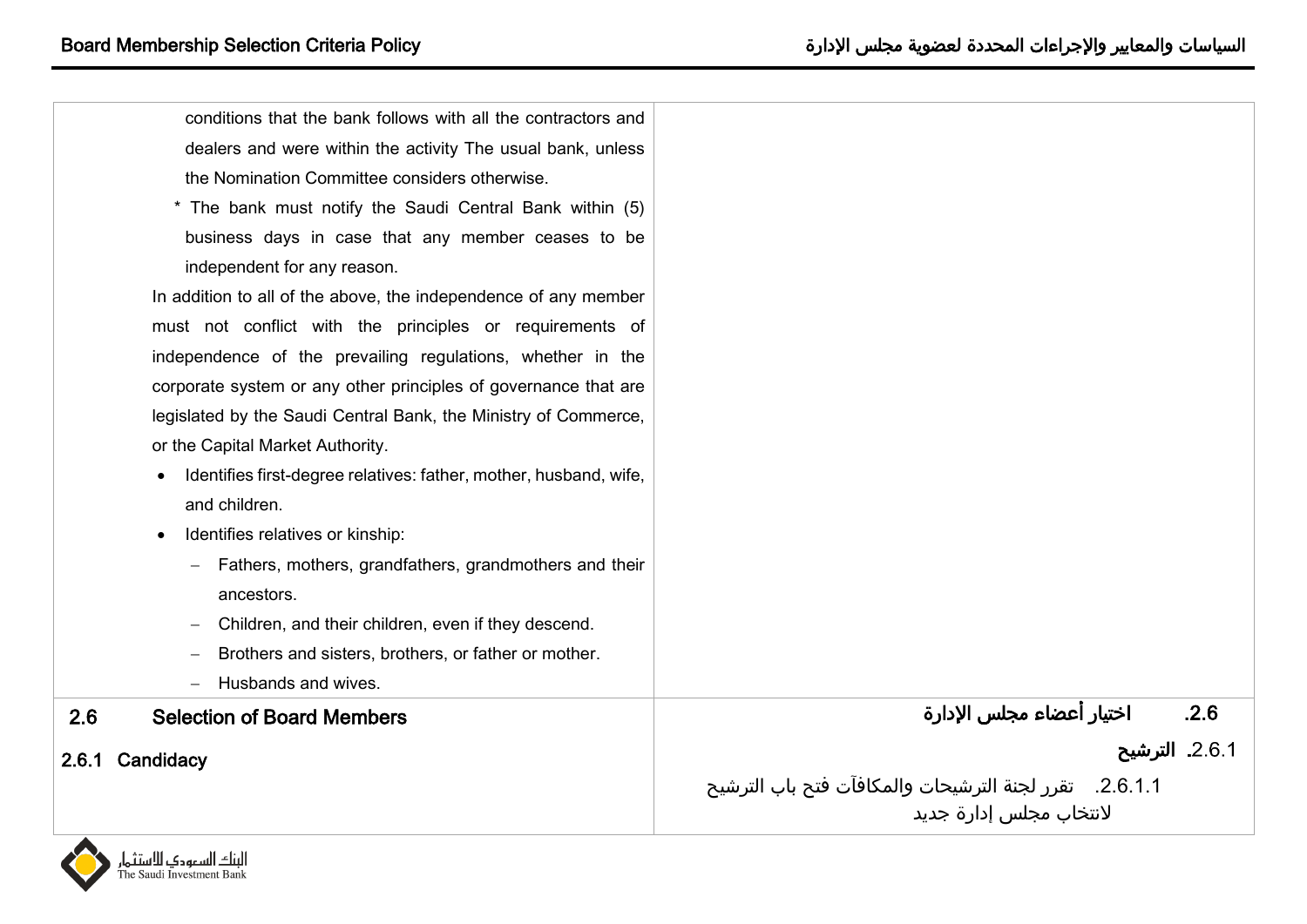- 2.6.1.1 The Nominations and Remuneration Committee decides to allow a candidacy for the election of a new Board of Directors
- 2.6.1.2 The Nominations and Remuneration Committee announces the decision to allow for candidacy
- 2.6.1.3 The Nomination and Remuneration Committee supervises the process of receiving candidacy applications for the Board of Directors membership
- 2.6.1.4 The Nomination and Remuneration Committee reviews and studies nomination applications for the Board of Directors membership
- 2.6.1.5 The Nomination and Remuneration Committee determines the independent members
- 2.6.1.6 The Nominations and Remuneration Committee sends candidacy applications to CMA, SAMA and Ministry of Commerce, provided that the candidate has previously obtained a non-objection from SAMA to his/her candidacy
- 2.6.1.7 The Nominations and Remuneration Committee submits the names of the members nominated for the Board of Directors membership after obtaining official approvals to the General Assembly for the purpose of electing them.
- 2.6.1.8 The committee has the right to meet the nominated members and study their qualifications
- 2.6.1.9 SAMA has the right to request an interview with the candidate to fill the Board of Directors membership.
- .2.6.1.2 تقوم لجنة الترشيحات باإلعالن عن قرار فتح بام الترشيح
- 2.6.1.3. تشرف لجنة الترشيحات والمكافآت على عملية استلام طلبات الترشيح لعضوية مجلس اإلدارة
- .2.6.1.4 تستعرض وتدرس لجنة الترشيحات والمكافآت طلبات الترشيح لعضوية مجلس اإلدارة
- .2.6.1.5 تحدد لجنة الترشيحات والمكافآت األعضاء المستقلين
- .2.6.1.6 ترسل لجنة الترشيحات والمكافآت طلبات الترشح الي هيئة السوق المالية والى البنك المركزي السعودي والى وزارة التجارة، على أن يكون المرشح قد حصل مسبقا على عدم ممانعة البنك المركزي السعودي على ترشيحه
	- .2.6.1.7 ترفع لجنة الترشيحات والمكافآت أسماء األعضاء المرشحين لعضوية مجلس الإدارة بعد الحصول على الموافقات الرسمية الى الجمعية العامة لغرض انتخابهم
		- .2.6.1.8 للجنة الحق بمقابلة األعضاء المرشحين ودراسة مؤهالتهم
	- 2.6.1.9. للبنك المركزي السعودي الحق بطلب مقابلة المرشح لشغل عضوية مجلس اإلدارة

# 2.6.2. الانتخاب

.2.6.2.1 تختار الجمعية العامة أعضاء مجلس اإلدارة من بين المرشحين، على أن يكون قد توفرت معلومات كافية عن المرشحين في وقن مبكر قبل اجتماع الجمعية

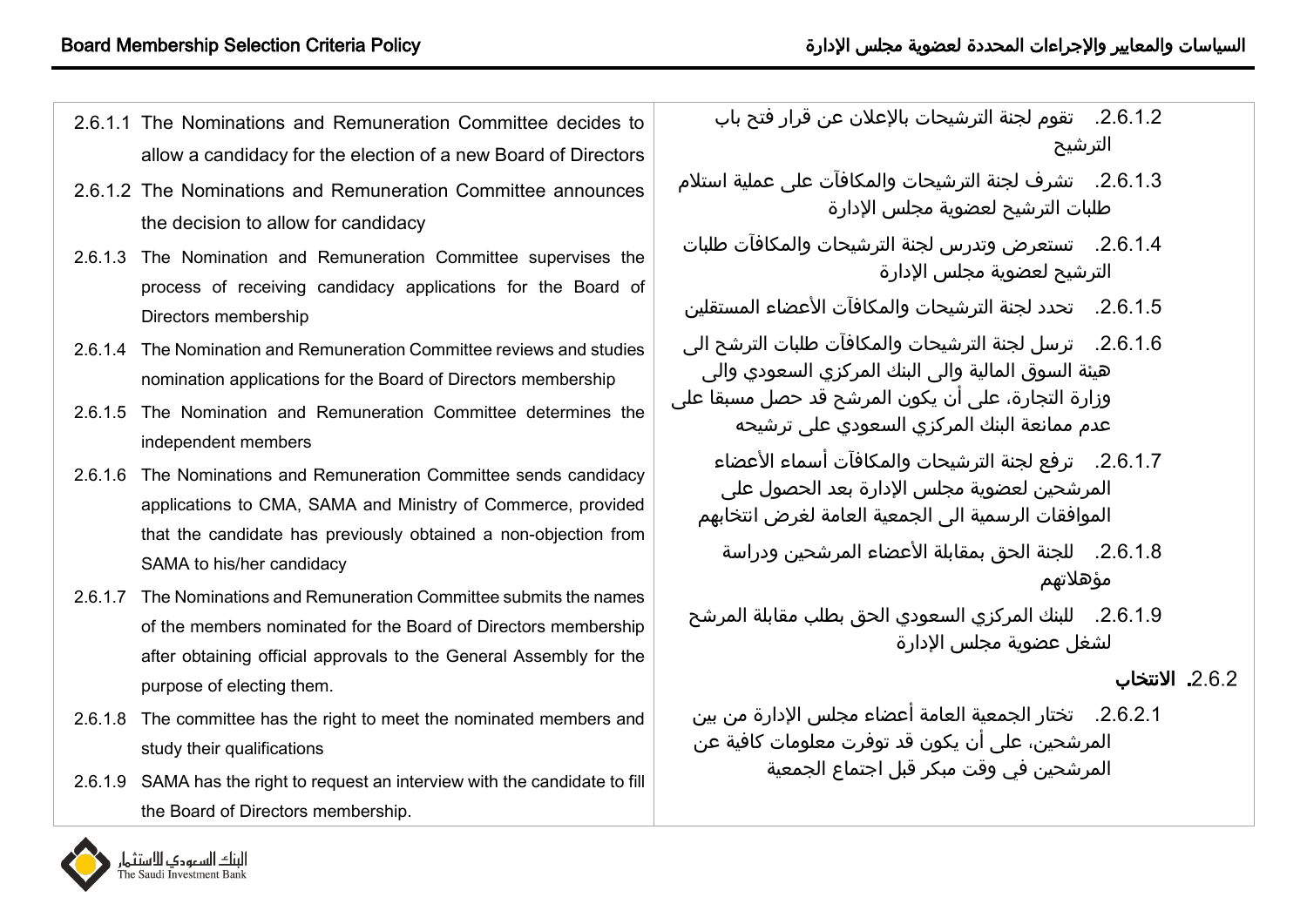#### 2.6.2 Election

- 2.6.2.1 The General Assembly selects the Board of Directors members among the candidates, provided that sufficient information about the candidates is available early before the meeting of the Assembly.
- 2.6.2.2 It must be taken into account, when electing, that the number of independent board of directors members is not fewer than two or one-third of the board of directors members, whichever is greater.

#### 2.6.3 Reporting

- 2.6.3.1 The Nomination and Remuneration Committee informs the elected members, and provides them officially with their competencies, duties, and remuneration size, and of all internal regulations in force in the bank
- 2.6.3.2 The Nomination and Remuneration Committee ensures that the new Board members obtain the necessary orientation programs for the bank's business, especially the financial, legal and administrative aspects.
- 2.6.3.3 The bank must notify CMA of the board of directors members names and their membership qualities within (5) business days from the date of the Board cycle start or from the date of

2.6.2.2. يجب أن يراعي عند الانتخاب أن لا يقل عدد أعضاء مجلس اإلدارة المستقلين عن عضوين أو ثلث أعضاء مجلس الادارة، ايهما الأكثر

## 2.6.3**. التبليغ**

- 2.6.3.1. تقوم لجنة الترشيحات والمكافآت بتبليغ الأعضاء المنتخبين، وتزويدهم رسميا باختصاصاتهم وواجباتهم وحجم مكافآتهم، وبكافة اللوائح الداخلية المعمول بها في البنك
	- .2.6.3.2 تقوم لجنة الترشيحات والمكافآت بالتأكد بأن يحصل أعضاء المجلس الجدد على البرامج التعريفية اللازمة عن عمل البنك وبخاصة الجوانب المالية والقانونية والإدارية
- .2.6.3.3 علة البنك إخطار هيئة السوق المالية بأسماء أعضاء مجلس الإدارة وصفات عضويتهم خلال (5) أيام عمل من تاريخ بدء دورة مجلس اإلدارة أو من تاريخ تعيينهم – أيهما أقرب – وأي تغيرات تطرأ على عضويتهم خلال (5) أيام عمل من تاريخ حدول التغيرات

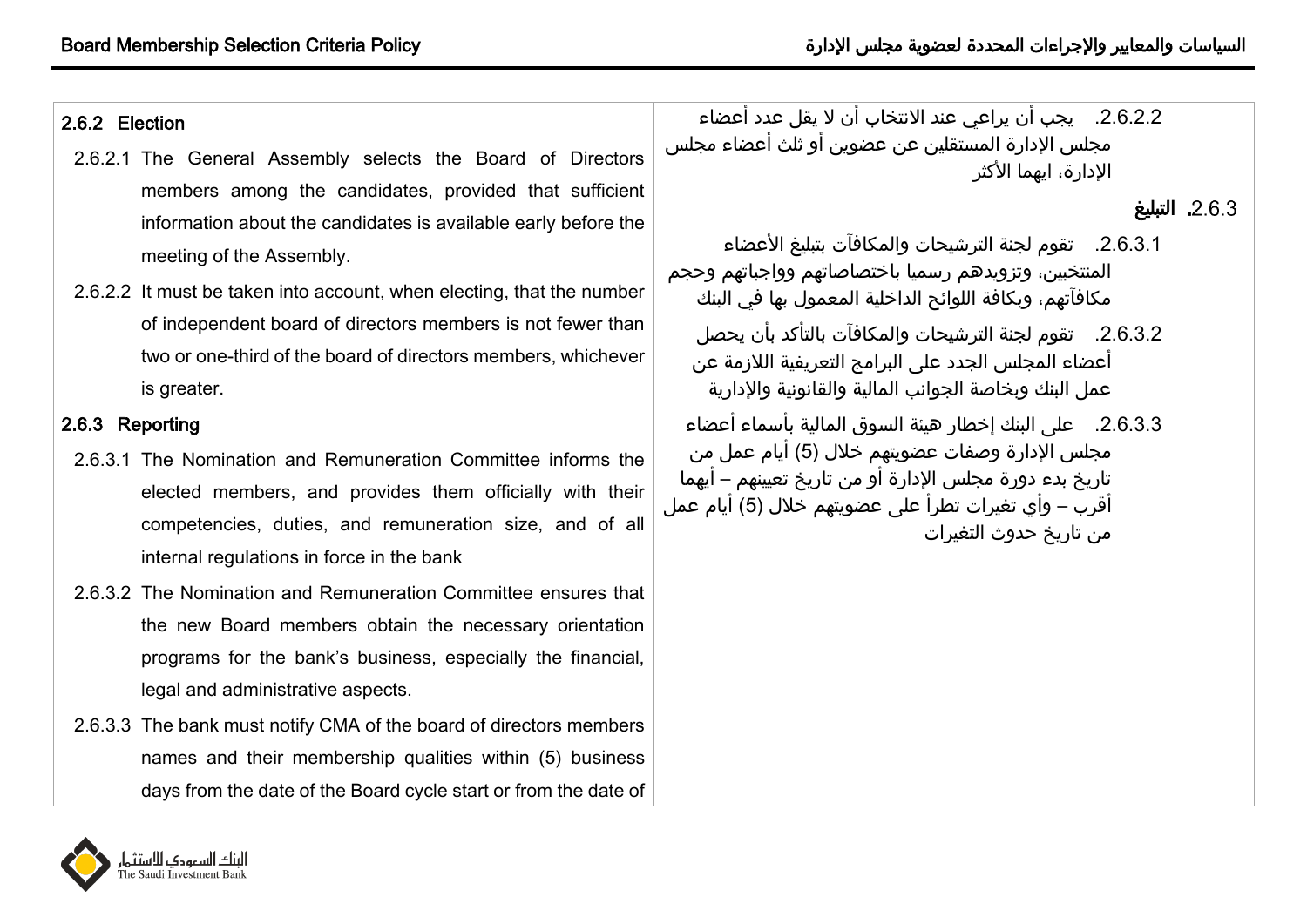<span id="page-14-2"></span><span id="page-14-0"></span>

|                | their appointment - whichever is earlier - and any changes to<br>their membership within (5) business days from the date the                                                                                                                                                                                                                         |                                                                                                                                                                                                                                                                          |
|----------------|------------------------------------------------------------------------------------------------------------------------------------------------------------------------------------------------------------------------------------------------------------------------------------------------------------------------------------------------------|--------------------------------------------------------------------------------------------------------------------------------------------------------------------------------------------------------------------------------------------------------------------------|
|                | changes occurred.                                                                                                                                                                                                                                                                                                                                    |                                                                                                                                                                                                                                                                          |
| 2.7            | Duration and Terms of the Membership                                                                                                                                                                                                                                                                                                                 | .2.7<br>مدة وشروط العضوية                                                                                                                                                                                                                                                |
| 2.7.1          | The Board of Directors members are appointed by the General<br>Assembly of shareholders for a period not exceeding three years.<br>All members of the Board, including the Chairman, are entitled to<br>re-nominate themselves.                                                                                                                      | 2.7.1.  يتم تعيين أعضاء مجلس الإدارة من قبل الجمعية العامة<br>للمساهمين لمدة لا تزيد عن ثلاث سنوات ويحق لجميع أعضاء<br>المجلس بمن فيهم رئيس المجلس إعادة ترشيح أنفسهم.<br>2.7.2. يجب أن تكون أغلبية أعضاء مجلس الإدارة من الأعضاء غير                                    |
| 2.7.2<br>2.7.3 | The majority of the board of directors' members must be non-<br>executive members, and the chairman and his deputy must be<br>non-executives.<br>It is not allowed for the Chairman of the Board of Directors or his<br>deputy to combine his/her position with any executive position in<br>the bank (such as the position of Managing Member, CEO, | التنفيذيين، ويجب أن يكون رئيس المجلس ونائبه من غير التنفيذيين.<br>2.7.3. يحظر على رئيس مجلس الإدارة أو نائب رئيس المجلس الجمع بين<br>منصبه وأي منصب تنفيذي في البنك (مثل منصب العضو المنتدب، أو<br>الرئيس التنفيذي، أو المدير العام، أو أي منصب آخر تنفيذي في<br>البنك). |
|                | General Manager, or any other executive position in the bank).                                                                                                                                                                                                                                                                                       |                                                                                                                                                                                                                                                                          |
| 2.8            | The termination of membership in the Board of                                                                                                                                                                                                                                                                                                        | انتهاء العضوية في مجلس الإدارة وعزل أعضاء مجلس الإدارة<br>.2.8                                                                                                                                                                                                           |
|                | Directors and removal of the Board of Directors                                                                                                                                                                                                                                                                                                      | 2.8.1. تنتهي عضوية عضو مجلس الإدارة في الحالات التالية:                                                                                                                                                                                                                  |
|                | members                                                                                                                                                                                                                                                                                                                                              | ● انتهاء مدة العضوية                                                                                                                                                                                                                                                     |
| 2.8.1          | The membership of a Board of Directors member ends in the<br>following cases:                                                                                                                                                                                                                                                                        | ●    اسـتقالة العضـو، وإذا كانت لديه ملاحظات على أداء البنك، فعليه تقديم<br>بيان الى رئيس مجلس الإدارة، ويجب عرض هذا البيان على اعضـــاء<br>محلس الادارة                                                                                                                 |
|                | • Membership term expires                                                                                                                                                                                                                                                                                                                            | وجود مانع صحي يعيق العضو عن ممارسة مسؤولياته                                                                                                                                                                                                                             |

<span id="page-14-3"></span><span id="page-14-1"></span>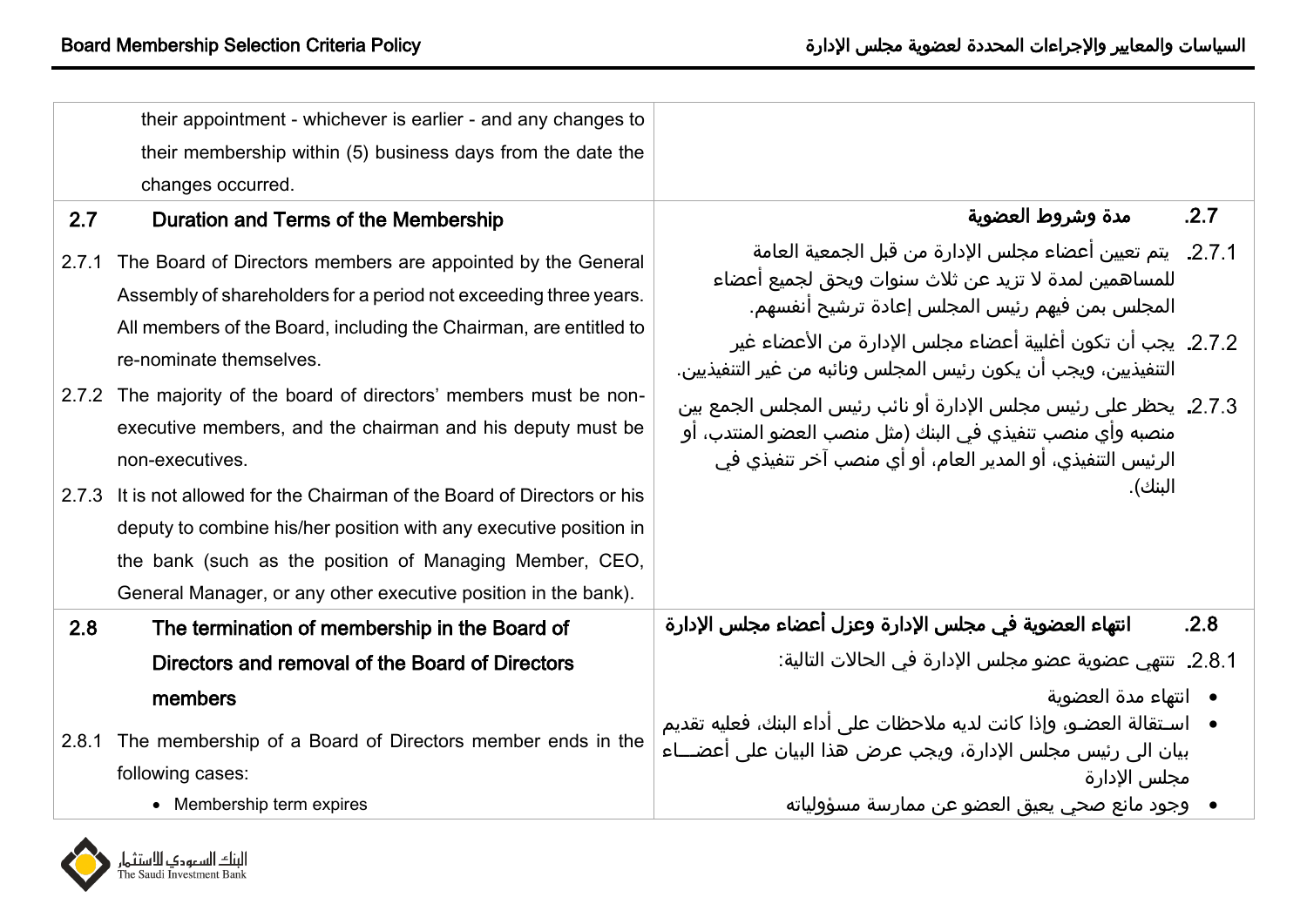- The resignation of the member, and if he/she has comments on the bank's performance, he/she must submit a statement to the board of directors' chairman, and this statement must be presented to the board of directors' members
- If there is a health issue that impedes the member from exercising his/her responsibilities
- Death
- If it is proven to the Board of Directors that the member has violated his/her duties in a way that harms the interest of the bank, provided that this is accompanied by the approval of the General Assembly
- If his/her membership is terminated in accordance with any applicable system or instructions in the Kingdom of Saudi Arabia
- The General Assembly may, upon the recommendation of the Board of Directors, terminate the membership of those who are absent from attending more than three consecutive sessions per year without an excuse accepted by the Board of Directors.
- If being judged to declare his/her bankruptcy or insolvency, or he/she submitted a request for settlement with its creditors
- If it is proven that he/she committed a breach of trust or morals, or was convicted of forgery.
- 2.8.2 In all cases, the General Assembly may remove all or some of the board of directors' members at any time, even if the bylaw
- الوفاة
- إذا ثبت لمجلس الإدارة أن العضـــو قد أخل بواجباته بطريقة تضـــر بمصلحة البنك بشرط أن يقترن ذلك بموافقة الجمعية العامة
- ﴿ إذا انتهت عضويته وفقا لأي نظام أو تعليمات سارية في المملكة العربية السعودية
- يجوز للجمعية العامة بناء على توصـية من مجلس الإدارة إنهاء عضـوبة من يتغيب عن حضور أكثر من ثلاث جلسات متتالية في السنة بدون عذر يقبله مجلس الإدارة
	- إذا حكم بشهر إفلاسه أو إعساره أو قدم طلبا للتسوية مع دائنيه
		- إذا ثبت ارتكابه عملا مخلا بالأمانة والأخلاق أو أدين بالتزوير
- 2.8.2. في مطلق الأحوال، يجوز للجمعية العامة في كل وقت عزل جميع أعضاء مجلس الإدارة أو بعضهم ولو نص النظام الأساسي على خالف ذلك دون إخالل بحق من عزل بالتعويض إذا وقع العزل لسب غير مقبول أو في وقت غير مناسب.
	- عند انتهاء عضوية أحد أعضاء مجلس اإلدارة بأي طريقة من طرق انتهاء العضوية يجب على البنك أن يخطر البنك المركزي السعودي وهيئة السوق المالية وشركة السوق المالية السعودية )تداول( فورا مع بيان الأسباب التي دعت الى ذلك فضلا عن ضرورة التشاور مع البنك المركزي السعودي والحصول كتابيا على عدم ممانعتها قبل فصل أو عزل عضو مجلس إدارة.
- 2.8.4. عند شغور مركز أحد الأعضاء، للمجلس أن يعين عضوا مؤقتا في المركز الشاغر، على أن يعرض هذا التعيين على الجمعية العامة في أول اجتماع لها ويكمل العضو الجديد مدة سلفه بعد الحصول على الموافقات الرسمية من الجهات الرقابية واإلشرافية ذات العالقة.